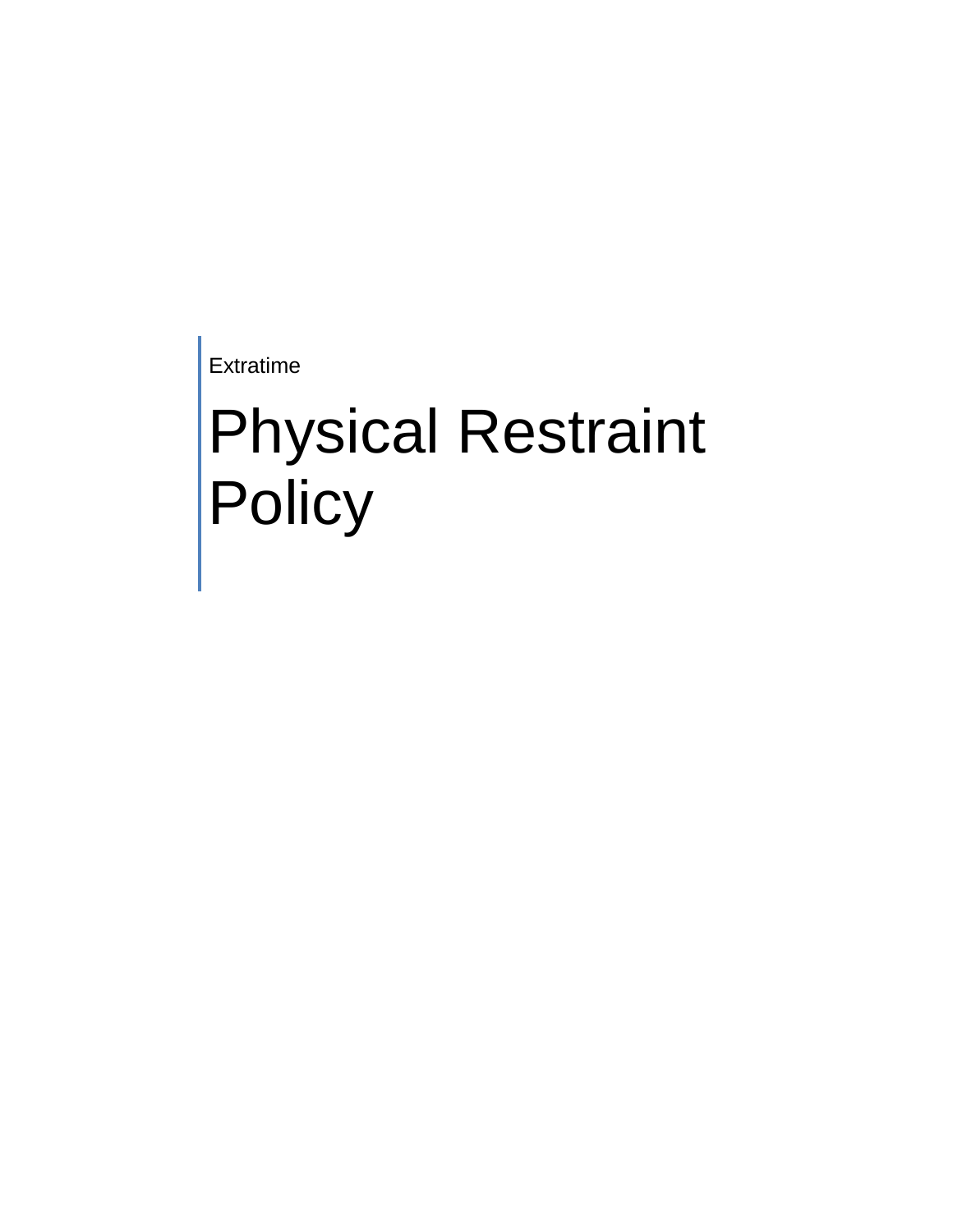

### **Definition**

*Physical Restraint is a form of physical contact in which one person imposes his/her will upon another often (but not always) by the use of superior strength.*

When is physical restraint appropriate?

Physical restraint can be used to prevent a child/young person from doing, or continuing to do any of the following:

- Committing a criminal offence (or what would be a criminal offence if the Child/young person were not under the age of criminal responsibility)
- Injuring themselves or others
- Causing damage to property

- Engaging in behaviour which is affecting or disturbing other children/young people to the extent that it may be difficult to maintain order

Staff must be aware that they have a duty of care to the children/young people in their charge and should therefore take reasonable action to ensure children's or young person's safety and well being. Failure to physically restrain a child or young person, who is subsequently injured or injures another, could in certain circumstances lead to an accusation of negligence.

Staff are, however, not expected to place themselves in situations where they are likely to suffer injury as a result of their intervention. In some circumstances it may be necessary to seek the help of another worker before intervening physically.

There are some situations when the need for physical restraint is immediate (e.g. if a child/young person is about to run into a road). However, in many circumstances there are other alternatives such as:

- Assertiveness skills such as 'broken record' where workers repeat an instruction until the child/young person complies
- Using a distracter i.e. a loud whistle to interrupt behaviour (such as a fight) long enough for verbal methods to be effective.
- Withdrawal of attention (the audience)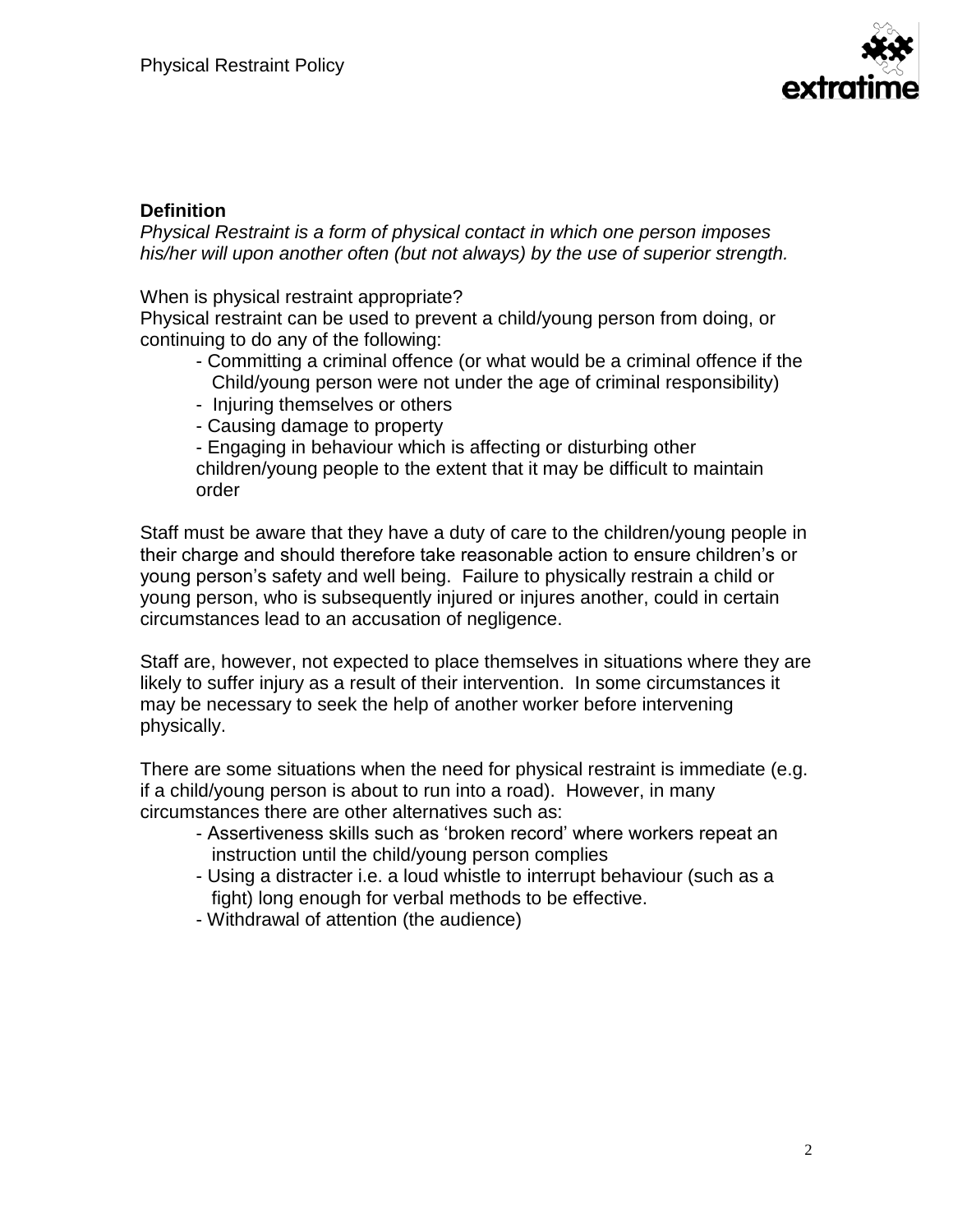

Physical restraint should only be applied using "reasonable force". There is no absolute definition of this as it is dependent on the particular situation. However as a general rule only the force necessary to stop or prevent the behaviour should be used. It is not possible to define every circumstance in which physical restraint would be necessary or appropriate and workers will have to exercise their own judgement.

Some forms of physical intervention may involve minimal physical contact such as blocking a child's or young person's path, or physically placing yourself between one child/young person and another child/young person or object.

Physical restraint is a last resort; the following are some DO'S and DON'TS to remember in cases where it is necessary:

## DO

- Tell them what you are doing and why
- Use the minimum force necessary
- Involve another worker if possible
- Tell the child/young person what they should do for you to remove the restraint (you may need
- to repeat this frequently)
- Use simple and clear language
- Hold limbs above a major joint if possible e.g. above the elbow
- Relax your restraint in response to the compliance of the child/young person

#### DON'T

- Act in temper (if you can't control your emotions get another worker to deal with the situation and remove yourself from it)
- Involve other children/young people in the restraint
- Touch or hold the child/young person in inappropriate areas
- Twist or force a limb back against a joint
- Bend fingers or pull hair
- Hold the child/young person in a way which will restrict blood flow or breathing e.g. around the neck
- Slap, kick or punch
- Trip up the child/young person

*ANY INCIDENT INVOLVING PHYSICAL RESTRAINT SHOULD BE RECORDED IMMEDIATELY ON AN INCIDENT REPORT FORM AND STATEMENTS MADE BY ANY WITNESSES TO THE INCIDENT*